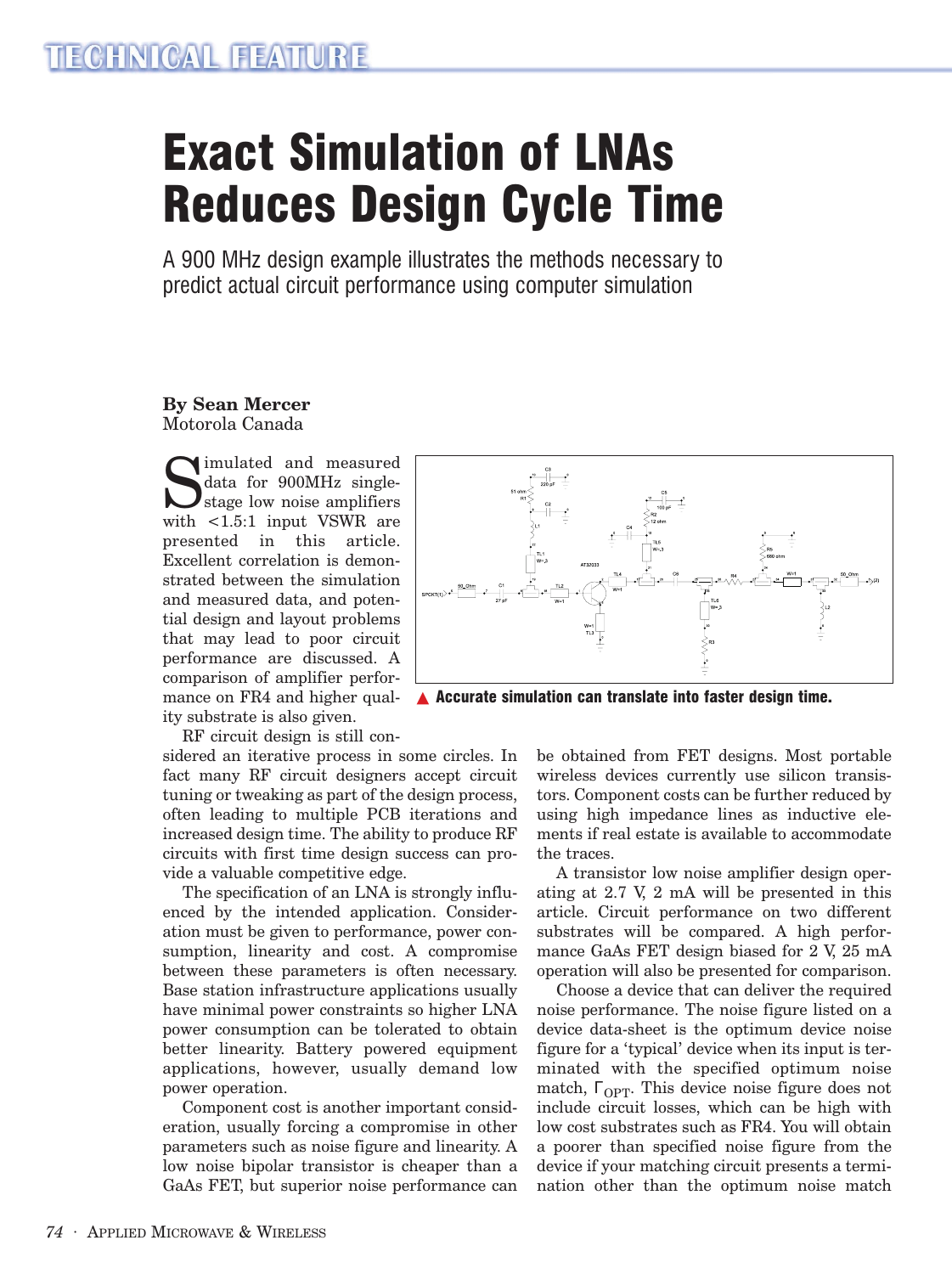### **NA DESIGN**

 $(\Gamma_{\text{OPT}})$  to the device. The accurate measurement of noise figure has been detailed in the literature [1].

Bias your transistor or FET for the same operating condition as the S parameter data used in the simulation. The S parameter data is a representation of the device characteristics at a specific operating point. A different bias point for the same transistor can significantly alter the terminating impedances



▲ Figure 1. Simplified schematic of a 900 MHz transistor LNA.

that should be presented to the device for optimum performance. Biasing a device at an operating point that is significantly different from that used for the S parameter data reduces the likelihood of good correlation between simulation and measured performance. If you design for unconditional stability using the S parameter data and then operate the device under different bias conditions your circuit may be unstable. Why risk this?

Most active devices that will be selected for use as low noise amplifiers in wireless applications will have gain, and the potential to oscillate, at frequencies much higher than the intended operating frequencies. The transistor used for two of the 900 MHz amplifiers discussed in this article has gain at 5 GHz. It is wise, and possible, to design for unconditional stability at all frequencies at which the device has gain. To this end, all microstrip discontinuities should be included in your circuit simulation. The effect of these step discontinuities will often be negligible at 900 MHz but can be significant at much higher frequencies.

Include the transistor mounting pads in your simulation. The mounting pad dimensions must be chosen to allow proper soldering of the device to the substrate. If your device has 0.5 mm wide leads, don't use a 0.3 mm line in your simulation to connect to the device. If you omit an appropriate mounting pad for the device, you will have poor correlation between your simulation and the measured circuit performance. Choose a pad topology that can be modeled with the available software tools. For these designs, Eagleware simulation and layout software was used. The circuit boards were fabricated using a T-tech Quick Circuit 5000 milling machine.

Include the mounting pads for passive components such as inductors, capacitors and resistors in your simulation. Include the step width discontinuities between the component pads and other traces in your simulation. A long microstrip line can be meandered to produce a more compact form factor. Include any bends in microstrip lines. If you follow the above design guidelines and simulate a design with unconditional stability, it is not likely that you will have any unpleasant surprises when you build your circuit.

Ideal passive components were used for the initial amplifier designs. Many passive component manufacturers provide S parameter data for their products. The ideal component models were then replaced with manufacturer's S parameter data. Microstrip component lengths were then adjusted to restore the desired performance if the component S parameter data caused a significant change to the circuit performance. Resistive loading may need to be increased if the real component data introduces a potential circuit instability  $(k<1)$ . The manufacturer's S parameter data for the Murata GRM39 series chip capacitors, the Coilcraft 0603CS and 0805HT chip inductors and the ATC100A chip capacitors were used in the simulation of these amplifiers. All the resistors in these circuits were of the 0603 chip variety.

Be aware of the limitations of S parameter files. The S parameter data from some manufacturers is not very accurate and can lead to variations between simulated and measured performance. The manufacturer's data represents typical components. If you are using parts with a 5 percent tolerance you must expect to see some differences between simulated and measured results. Using statistical analysis, some components are only characterized over a limited frequency range. Most linear simulators will, however, extrapolate data beyond the frequency range included in the data files. If a component is characterized to 3 GHz, do not believe the results of your simulation at 5 GHz, where the accuracy of the extrapolated data is questionable. If your simula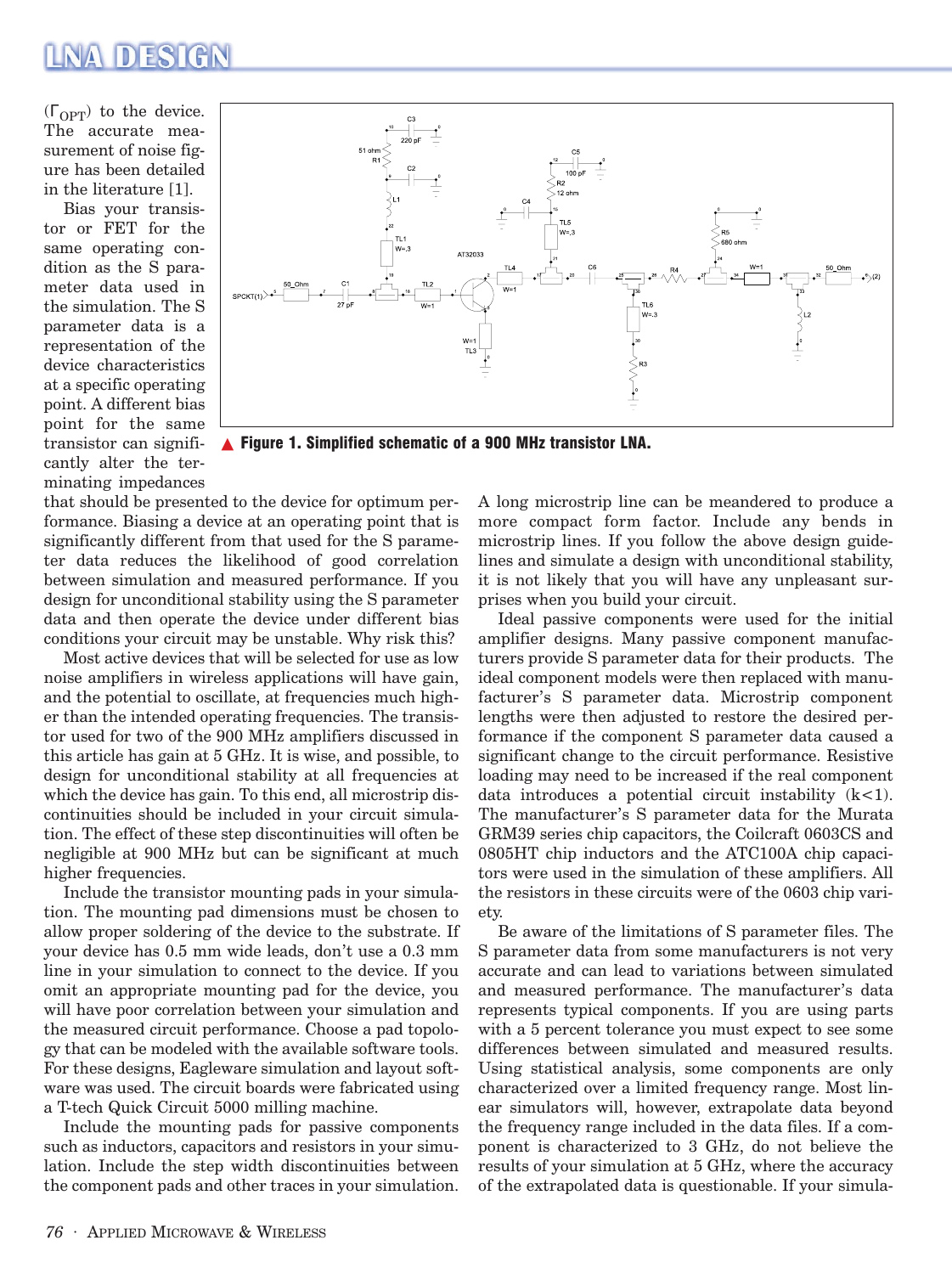tion frequency range extends beyond the available S parameter data for the passive components, you can check circuit stability by using ideal component models and include parasitic elements [2].

The Hewlett Packard AT32033 bipolar transistor was used for two amplifier designs, the first using 0.8 mm FR4 substrate and the other using the higher quality Taconic 60 mil RF-35 substrate. The manufacturers 2.7 V, 2 mA S parameters for this transistor were used. A simplified schematic diagram for these 900 MHz transistor low noise amplifiers is shown in Figure 1. Minor adjustments to component values and line lengths and widths were required to implement this circuit topology on the substrates with different thickness and dielectric constant. The actual base and collector bias circuits are not shown here. A Siemens BCR400 active bias chip was used to maintain the transistor's 2.7 V, 2 mA operating point. A single external resistor can be used with the BCR400 to set the transistor collector current.

For the sake of clarity the schematic in Figure 1 does not include the microstrip lines for component pads, the discontinuities due to microstrip bends or changes in line width or the effect of the via holes to ground. All of these effects were, however, included in the actual circuit simulations and are reflected in the simulated performance curves presented in this article.

Capacitor C1 served as a DC blocking capacitor. The high impedance transmission line TL1 was connected in series with the lumped inductor L1 to provide input matching and a base bias injection point. Capacitor C2 provided low impedance at 900 MHz (close to short circuit in-band) while presenting a much higher impedance at very low (say <100 MHz) frequencies. Resistor R1 provides input loading to improve stability at very low frequencies. To avoid degrading the inband circuit noise performance, the resistive loading at the device input is kept to a minimum. The value of C2 can, however, be selected to allow a small amount of resistive loading from R1 if this is required to improve device stability.

A small amount of inductance in the form of trace TL3 is included in series with the device emitter lead [3, 4]. This has the effect of moving the optimum noise match impedance

 $(\Gamma_{\text{OPT}})$  and the terminating impedance for optimum input match  $(S_{11})$ closer together. When the device is matched for optimum noise performance, it is then also possible for the input match to be close to optimum.

The series transmission line TL4 was used as a matching element, along with series capacitor C6. Collector bias injection was via the high impedance transmission line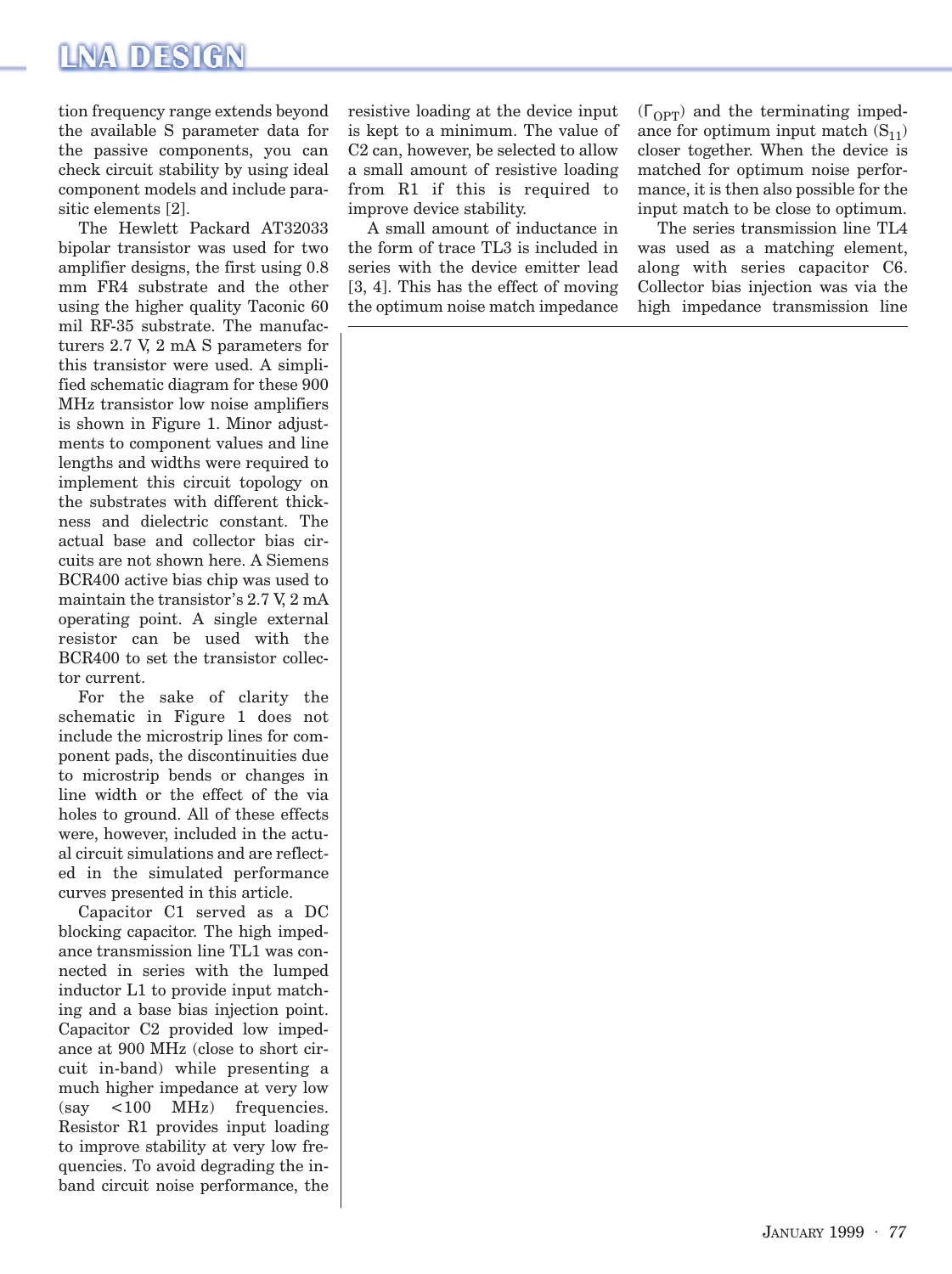

 $\triangle$  Figure 2a. Input return loss for the transistor LNA on FR4.

TL5. There are four resistors used in the output matching circuit to ensure excellent device stability. Resistor R2 serves to enhances low frequency circuit stability. In higher current designs, the resistor must be constrained to a low value to prevent excessive power dissipation in this component. The shunt stub TL6 formed part of the output matching circuit. A small value series resistor R3 was included in this stub for enhanced amplifier stability.

The value of the shunt resistor R5 is very high (680 ohms) and has minimal loading effect on the device while improving high frequency stability. The series resistor R4 has a low value (typically 2.2 to 6.8 ohms) to provide some circuit loading to enhance broadband amplifier stability. Although these resistors will have a very slight adverse effect on the amplifier noise figure and output compression point, this is a small price to pay for a highly stable circuit. The shunt inductor L2 formed part of the output matching network.

The amplifiers presented in this article were designed for operation over the 850 - 950 MHz frequency range. The design goal was an input VSWR of better than 1.5:1





▲ Figure 2b. Output return loss for the transistor LNA on FR4.

with an output VSWR of at least 2.0:1. Unconditional stability at all frequencies at which device data was available was a requirement. The designs were optimized for minimum noise figure and maximum gain over the 850 - 950 MHz frequency range. No attempt was made to flatten the gain response of these singlestage amplifiers. Resistive feedback can be applied between the base and collector (gate and drain for a FET) of a transistor to flatten the gain response. There is usually a noise figure penalty associated with this. It is common to use this type of feedback in the latter stages of a multi-stage design to achieve a flat gain response without compromising the noise performance of the critical first stage.

The data for the LNA constructed on 0.8 mm FR4 substrate are presented in the following diagrams. The circuits presented in this article were constructed using the simulated component values, and no tuning, tweaking or component substitutions were made at all. Figure 2a shows the simulated and measured data for  $S_{11}$ . The input match was optimum at a slightly higher frequency than simulated, but the design requirement was met



 $\blacktriangle$  Figure 3a. Gain for the transistor LNA on FR4.  $\blacktriangle$  Figure 3b. Noise figure for the transistor LNA on FR4.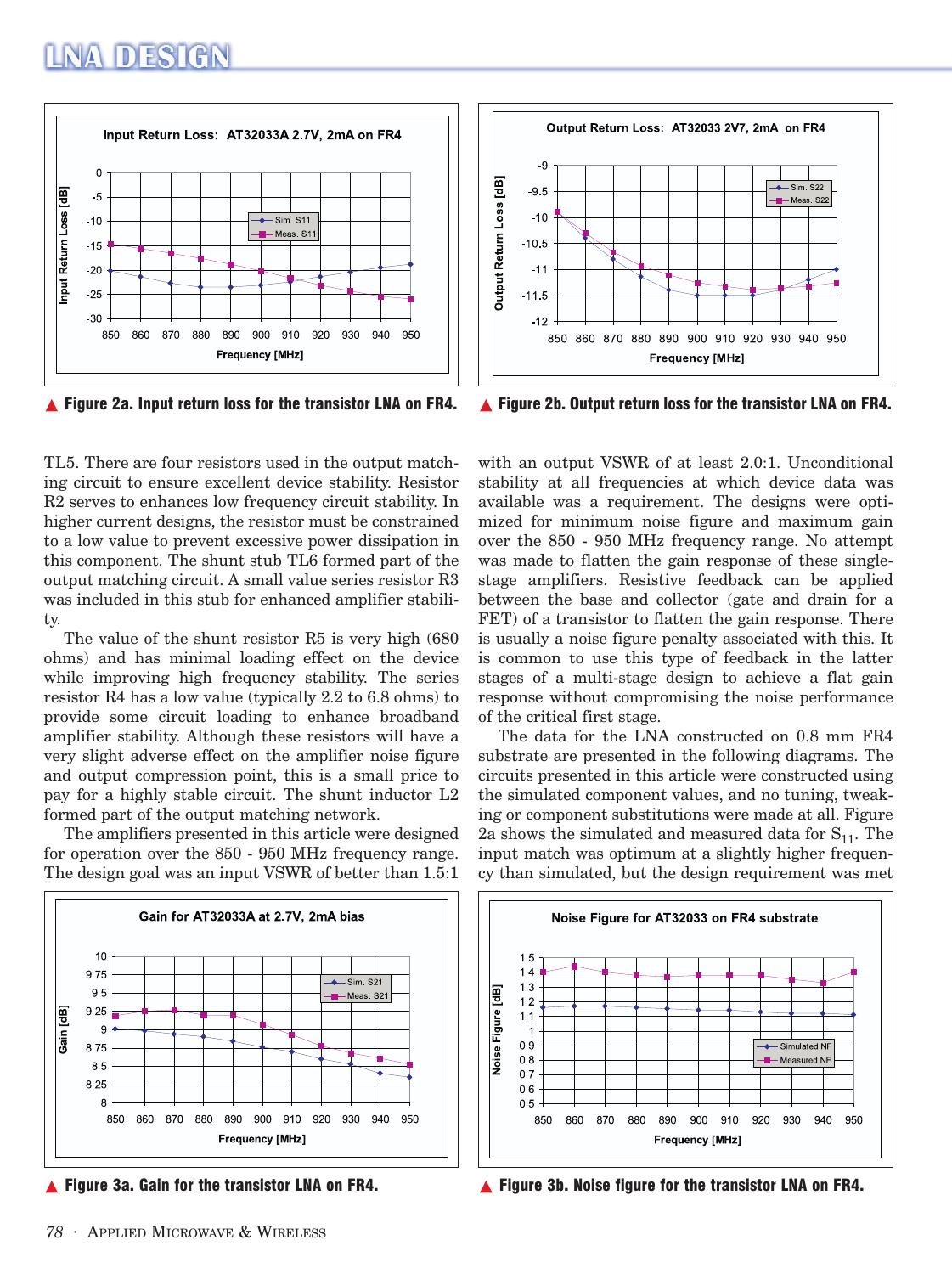## LNA DESIGN

without circuit adjustment. A Monte Carlo analysis indicated that the measured performance was within the limits dictated by component tolerances. The data in Figure 2b indicate that the 10 dB output return loss requirement was easily met. The actual circuit gain displayed in Figure 3a was within 0.4 dB of the simulated response. The measured amplifier noise figure shown in Figure 3b was approximately 0.4 dB worse than predicted in the simulation. This measured noise figure was not predicted by statistical analysis. The high measured noise figure value could have been due to excessive substrate loss attributed to the use of many distributed elements on the FR4 PCB.

A similar amplifier circuit was fabricated on 60 mil RF-35 Taconic substrate for comparison. The circuit topology shown in Figure 1 was also used for this amplifier. The simulated and measured results for  $S_{11}$ and  $S_{22}$  are shown in Figures 4a and 4b. The design requirement for these parameters was easily met and the measured results were within the limits predicted by statistical means. The similar measured and simulated circuit gain responses are graphed in Figure 5a. The noise figure results in Figure 5b indicate that the actual circuit noise figure was within  $0.2$  dB of the simulated value. It can be seen from the data above that there was good correlation between simulated and measured performance for all of the above parameters. From the above data it seems that the simulated noise figure value was slightly optimistic, and the simulation was not entirely successful at predicting the noise performance on the FR4 material. The electrical parameters of FR4 are poorly controlled during manufacture. A nominal value of  $\varepsilon_r = 4.7$  and  $loss tangent = 0.025$  were used in the simulation. Substantially changing these parameters in the simulation could not, however, predict the actual measured circuit noise performance. FR4 PCB material can also exhibit anisotropy with respect to dielectric constant and this may have adversely influenced the meandered microstrip components.

The transistor was conjugately matched in the above circuits, with no attempt to provide the optimum power termination to the device output. For the FR4 design, the  $P_{1dB}$ point was measured to be –3.4 dBm with an output  $IP_3$  of  $+10.3$  dBm.

The circuit built on RF-35 substrate had a  $P_{1dB}$  of -2.7 dBm and an IP<sub>3</sub> of +16 dBm. The latter  $IP_3$  result was tested numerous times and appears to be correct. This unusually high value for  $IP_3$  has been previously reported with this device [5] and seems to be matching circuit dependent. The design described in [5] achieved similar noise performance to the FR4 design presented here,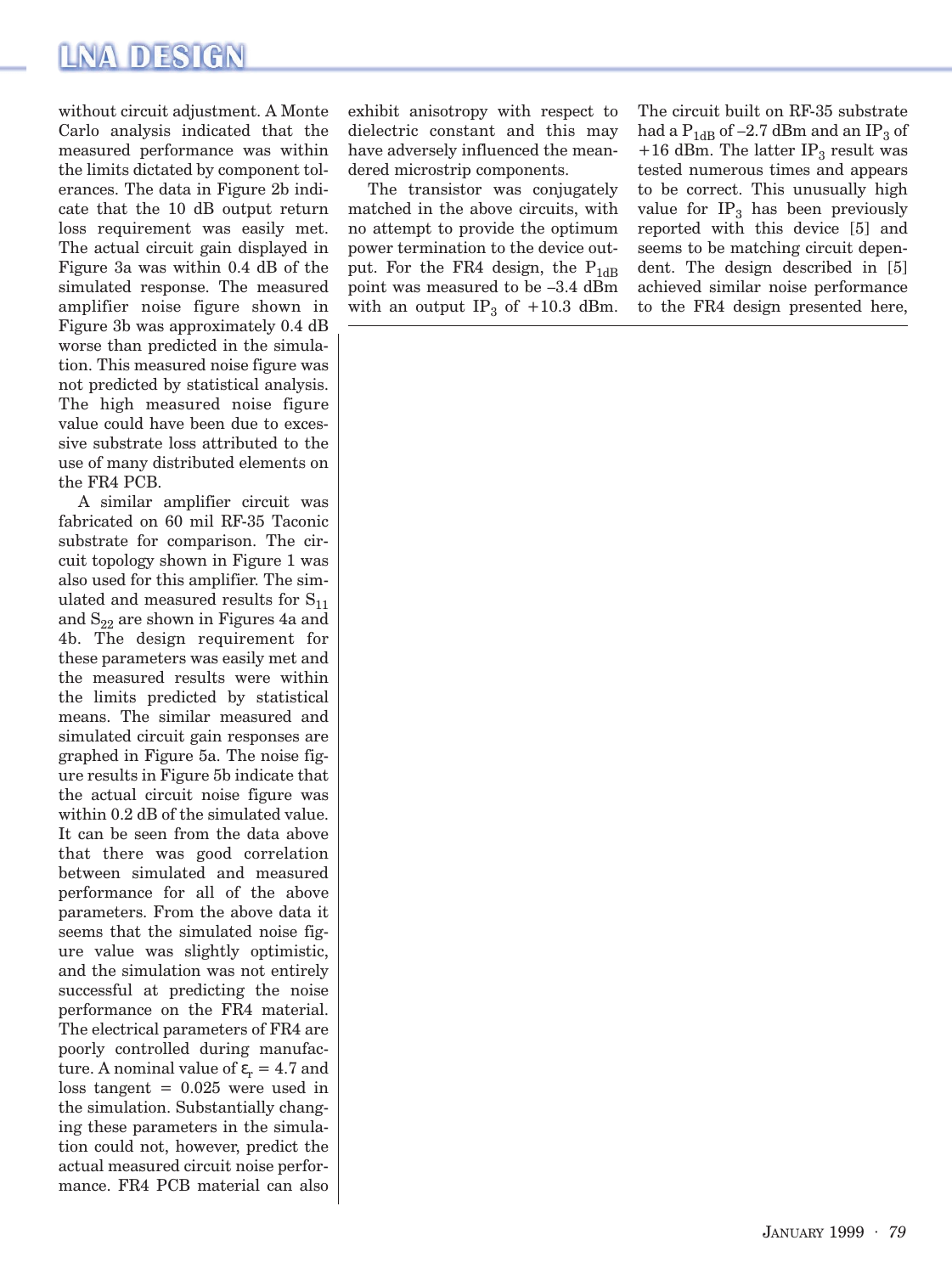# NA DESIGN



 $\triangle$  Figure 4a. Input return loss for the transistor LNA on RF-35 substrate.



but with an input return loss of approximately 7.5 dB at 900 MHz.

The AT32033 has a good noise figure for a silicon transistor but a GaAs FET or HEMT is required for amplifiers with substantially better than 1 dB noise figure. The Celeritek CFB0301 GaAs FET was used in the amplifier circuit configuration shown in Figure 6. No chip inductors were used in the design and all inductive elements were implemented as high impedance lines on the 0.060 inch Taconic RF-35 material. Capacitor C1 served as a DC block with input matching provided by traces TL1 and TL2. Note that the FET package has two source leads and traces TL3 and TL4 are each connected to one of those leads. Remember to include via holes in your simulation as these add inductance to the source traces. Output resistive loading to ensure device stability is provided by the low value (2.2 - 6.8 ohm) resistors R2 and R5. The high value shunt resistor R4 does improve high frequency stability with minimal degradation of the output power compression point. Capacitors



▲ Figure 4b. Output return loss for the transistor LNA on RF-35 substrate.



▲ Figure 5a. Gain for the transistor LNA on RF-35 substrate. ▲ Figure 5b. Noise figure for the transistor LNA on RF-35 substrate.

C2, C3 and traces TL5, TL6, TL7 and TL8 formed the remainder of the output matching network.

The manufacturer's 2 V, 25 mA S parameter data were used for this design. Ideally, any design should have noise and S parameter data available at the same bias point. This allows the designer to simulate all parameters of the design, including noise-figure and stability k-factor, and have confidence that the actual circuit will perform as simulated. Regrettably, the manufacturer of the CFB0301 has provided noise data and S parameter data at different bias conditions. The available manufacturers data, the 2 V, 25 mA S parameter data and the 4 V, 30 mA noise data, were used for this design.

The simulated circuit was designed for unconditional stability using the S parameter data and the amplifier was biased for 2 V, 25 mA operation to ensure stable operation. A dual supply was used for this amplifier, with a gate bias voltage of approximately  $-0.79$  V resulting in 25 mA drain current. It was understood that there could be a discrepancy between the simulated and mea-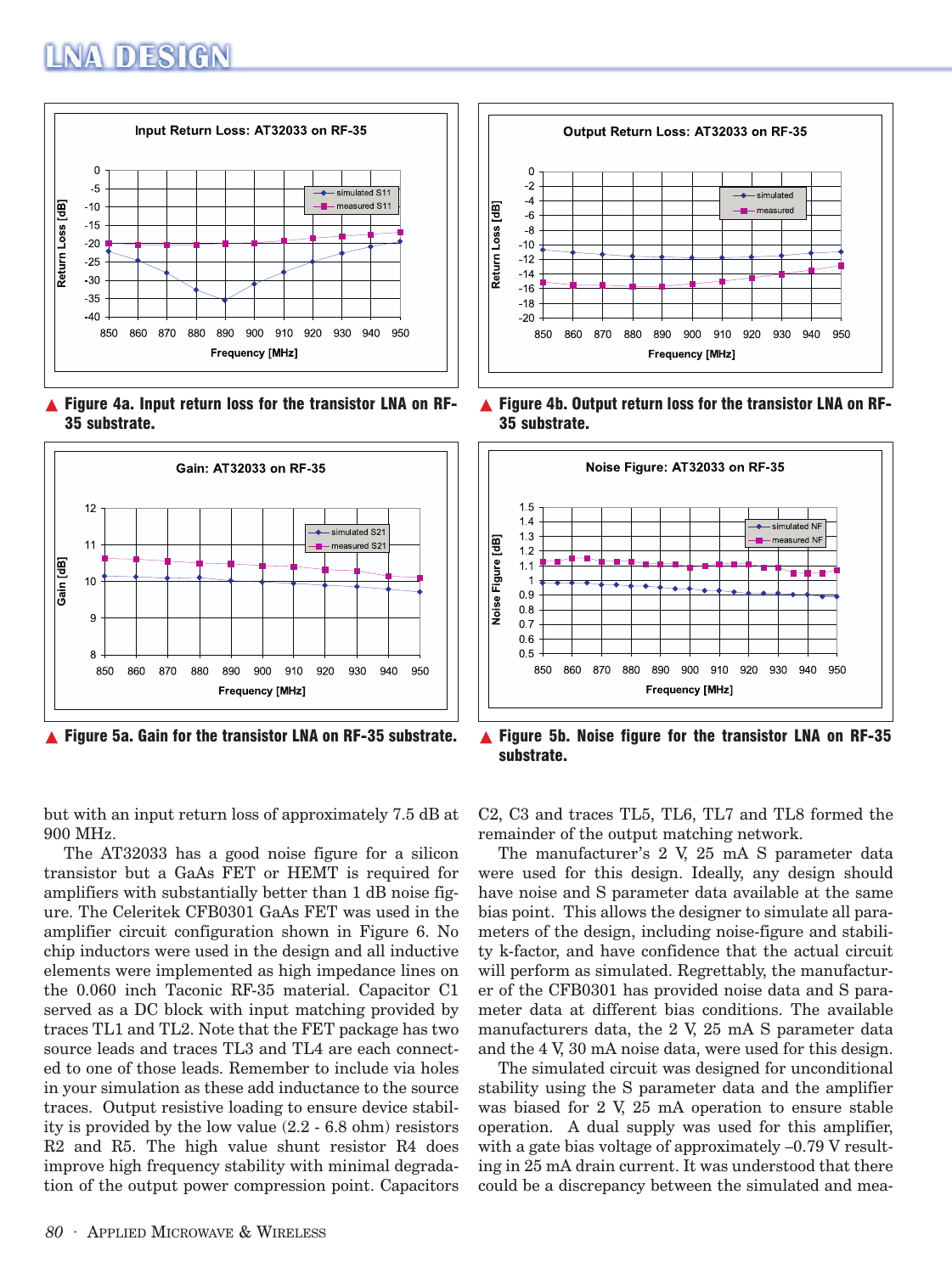### NA DESIGN

sured noise figure due to the different bias conditions for the noise data and the actual circuit.

The simulated and measured input and output return loss data for this GaAs amplifier design are presented in Figures 7a and 7b. The input return loss was better than -15 dB and output return loss better than –10 dB over the 850 - 950 MHz frequency range. The output return loss response is within the limits predicted by a Monte Carlo analysis of the circuit. The amplifier gain responses recorded in Figure 8a demonstrate very good correlation between simulated and measured performance.

A plot of the amplifier noise figure is given in Figure 8b. The amplifier noise figure was measured as less than 0.46 dB over the 850 - 950MHz frequency range. This is an excellent result given that the CFB0301 device has an optimum noise figure of 0.4 dB at these frequencies. The simulated noise figure prediction varied from 0.61 dB to 0.64 dB over this frequency range. This was clearly pessimistic and is not surprising given that the noise figure prediction was based on data taken at a completely different bias condition (4 V, 30 mA). We were fortunate that the actual circuit noise figure was better than predicted. It is highly desirable to have device noise and S parameter data at the same bias point to obtain good correlation between predicted and measured performance. For interest, the circuit noise figure was recorded over a wider span and found to be <0.6 dB over the 700 - 1200MHz frequency range. All noise figure measurements presented here were measured in a screened

room using an HP346A noise source and an HP8970A noise figure meter. The amplifier's output power compression point  $(P_{1dB})$  was determined to be +13.2 dBm. The third order intercept point was found to be  $+25.1$ dBm using a two-tone test at 900 MHz.

The simulated and measured performance for three different amplifiers has been compared in this presentation. By following a few simple guidelines it is possible to produce high performance LNAs without multiple design iterations:

- Choose a device that is appropriate for the intended application. Silicon transistors can be low cost but a FET can offer superior noise performance.
- The use of emitter or source feedback in the amplifier circuit allows the designer to simultaneously obtain good noise performance and a good input match.
- Avoid unintentional coupling between microstrip elements in the circuit layout.
- Resistive loading for device stabilization should be applied largely to the device output to avoiding degrading the circuit noise performance.
- Include all microstrip discontinuities, including component pads, in your circuit simulation. This will allow accurate evaluation of the amplifier's high frequency stability.

The circuit modeling techniques presented in this



▲ Figure 6. Simplified schematic diagram for the FET LNA.